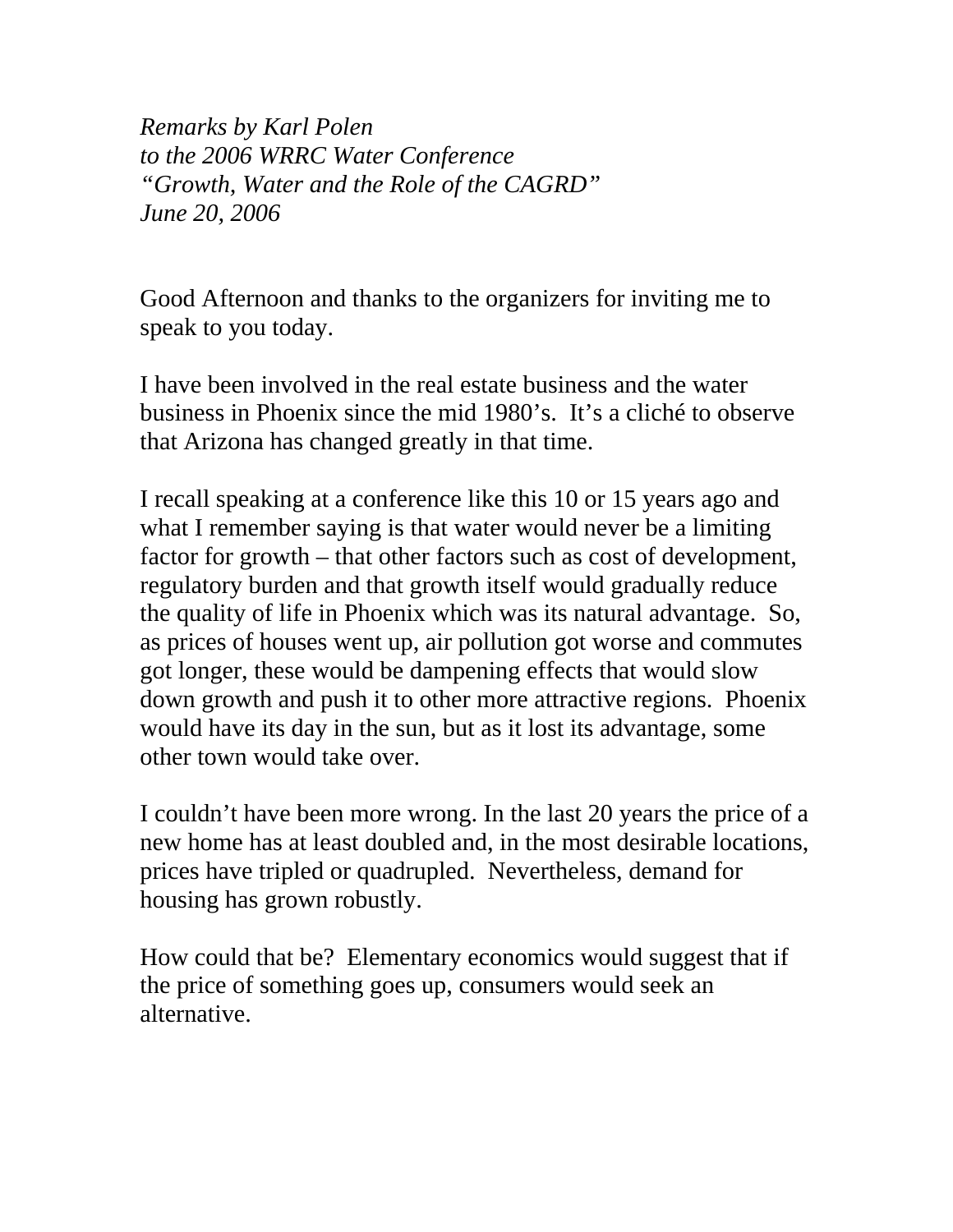It turns out that the version of economics that I learned in graduate school doesn't do a good job of describing the relative economy of regions – why some places grow and flourish and others do not.

Over the years, my involvement in development activities has grown beyond Arizona and I have worked on major projects throughout the Southwest and now Mexico. So, understanding what makes some areas grow and others founder is of fundamental importance to me.

What I've stumbled onto since then is a new economics of growth, largely worked out in the 1980's and 1990's, that builds on the subjective observations about cities in the seminal works of Jane Jacobs. Economists like Ed Glaeser who heads the housing program at Harvard have contributed greatly to our understanding.

A fundamental idea of this new economics is a fresh look at the notion of externality. An externality is an unintended consequence that is not captured in the price of a good. A classic example is pollution and policy makers have implemented permit systems which capture the cost of pollution in the price of goods whose manufacture causes pollution.

So, in the old way of looking at it externalities are sort of an exception, friction in an otherwise correctly working price system leading ultimately to a proper allocation of goods.

It turns out that view misses what is most important in the development of a city or region. Externalities also include positive unintended consequences, which if they are larger than the negative ones, creates a positive feedback loop which induces growth. In the case of population and housing, this is evidenced powerfully in the development of metropolitan Phoenix. The new residents of Phoenix in combination with the people who were already here have made investments improving the quality of the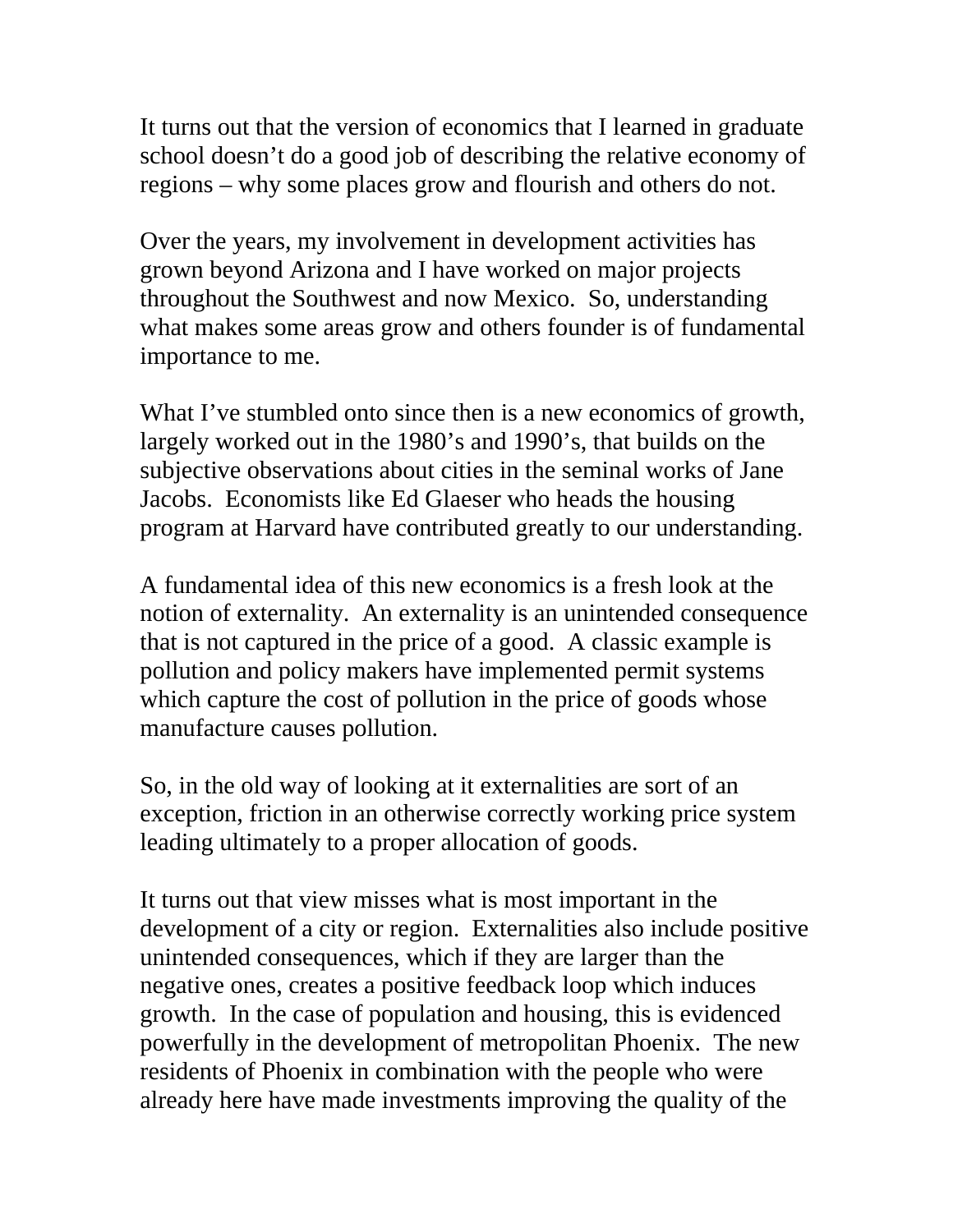town, consistently voting to tax themselves to invest in transportation in the form of roads, light rail and what may be the country's best airport. We've invested in a system of parks and open space within urban areas unparalleled in the rest of the country. We've invested in cultural institutions in the form of improved venues for cultural events, support of cultural institutions, and professional sports teams. And a few heroic individuals have made large personal investments through major contributions to ASU and UofA and through the creation of institutions like T-Gen.

Our investments have been rewarded through a continually improving quality of life and economic development creating job opportunity and an ever more diverse economic base. As Phoenix gets bigger and better, there are more and more reasons for people to want to live here. Simply put, demand for housing remains strong in the face of higher prices, because the opportunity to live in Phoenix is worth more.

When I was beginning my business career nearly 30 years ago, I read Peter Drucker, Bruce Henderson and Michael Porter for guidance. I selected the real estate industry because I wanted to work for an entrepreneurial organization, and real estate seemed like a natural choice because it was the only industry I could find that offered the opportunity to be competitive and profitable and yet operate on a local scale. I then researched cities to find a location which would be promising for a career. I wanted to find a city big enough to have opportunity, but not so big as to be already institutional. I decided that the two best opportunities were to be found in Phoenix, AZ and Charlotte, North Carolina. Either would have been a good choice, and it's only an accident that I ended up in Phoenix.

So, Phoenix has attracted entrepreneurially minded people and that has paid off in countless individual success stories. Phoenix now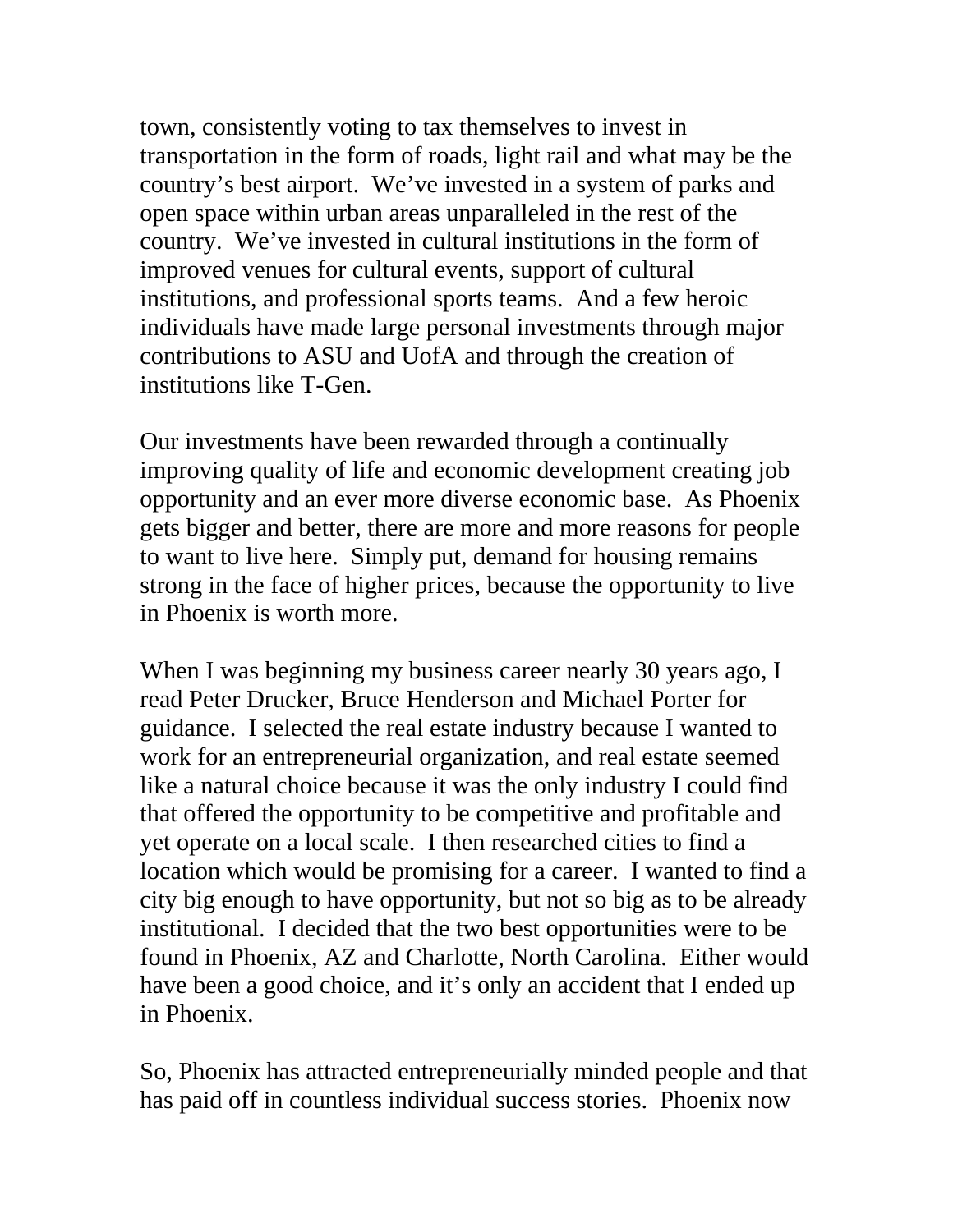has the second highest concentration of individuals with a liquid net worth of greater than \$1 million. Birds of a feather attract and Phoenix is now even more attractive to budding entrepreneurs and we will continue to attract them in droves and the entrepreneurial energy of our town is in and of itself a powerful growth force. Increasingly, we grow our own entrepreneurs and investments in our local graduate business programs is producing a new waive of business owners. No one needs to leave Phoenix to find opportunity.

Growth and success are embedded in what Phoenix is. And Arizona as a whole is remarkably open to newcomers. While I've lived in Phoenix, I've had the opportunity to serve the public through a variety of volunteer activities and have been appointed by 4 successive governors to various boards and commissions. Before moving to Phoenix, I lived in Nashville and this never would have happened in Tennessee. Grandchildren of people who moved to Tennessee after the civil war were still considered outsiders by the powerful elite of the state.

The openness of Arizona is a fundamental strength that has contributed to the success of the state, but it also embeds within the politics and leadership of the state an openness to growth and change. When anti-growth interests attempted to pass a ballot intiative to constrain growth they were soundly defeated at the polls by the voting public. The people who have become the most powerful leaders in the state are the same people with the deepest vested interest in growth.

So, what do we do as planners of infrastructure in an environment of powerful, rapid, embedded an ineluctable growth?

When it comes to water, it is time for us to open ourselves to all the possibilities. In a recent business trip to Mexico, I was standing on a stunningly beautiful, but very rocky piece of ground.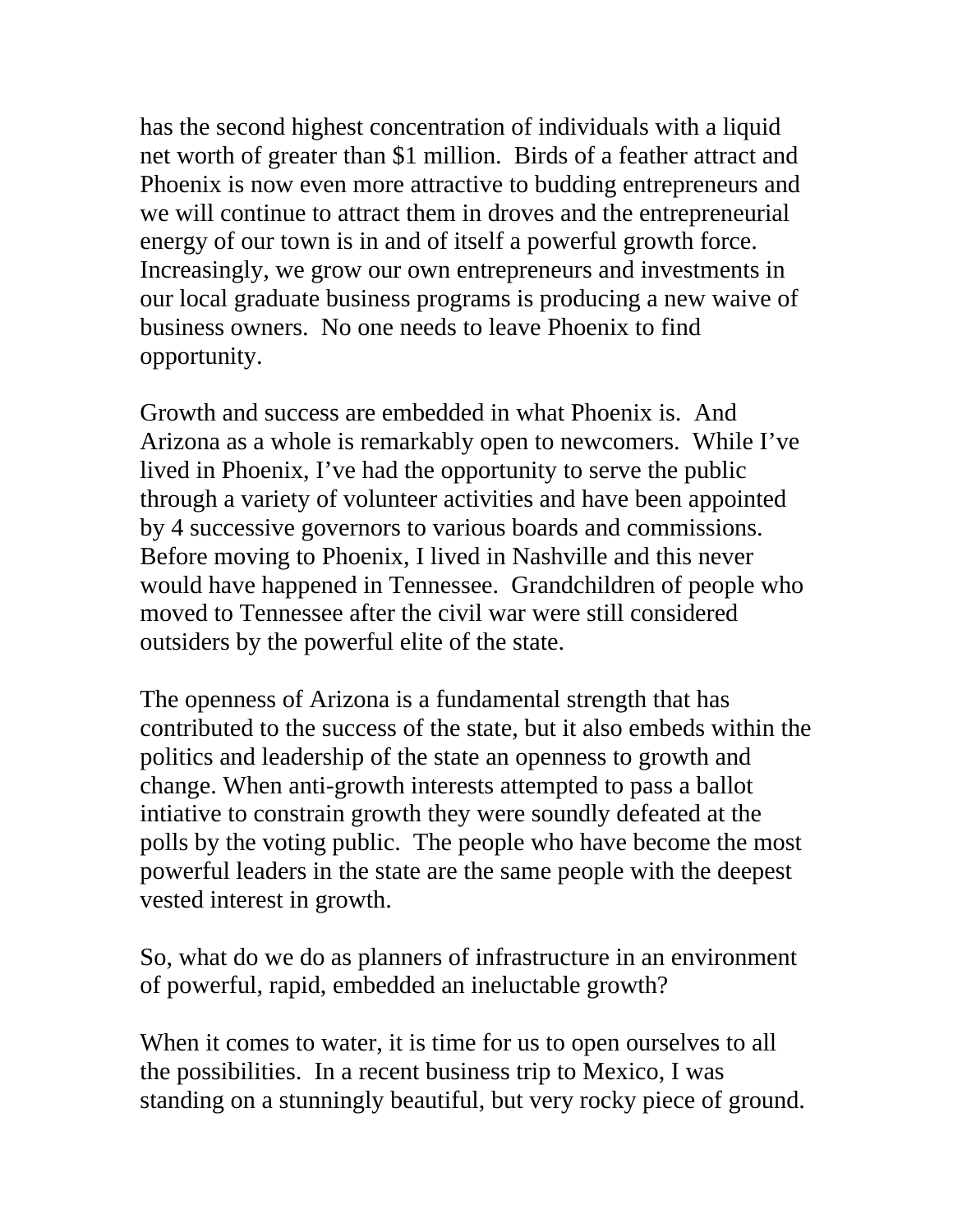I thought this is fantastic, but how in the world are we going to get water here? The Mexican officials I was visiting with glanced over at the ocean and responded with a formality and politeness reserved only for the most obtuse of visitors. I was blind to the obvious. Desalinization and treatment, not pipelines and canals, is the technology of choice for newly developing arid areas. The technical challenges of water development for Arizona are significant, but surmountable.

The way we have developed water for the southwestern states made sense for the late  $19<sup>th</sup>$  and early  $20<sup>th</sup>$  centuries. We needed to have water as nearly free as possible to encourage agricultural development and settlement of the region so we could have domestically grown cotton for a war effort. We need to rethink this price structure. Water doesn't need to be cheaper than cable tv, and shouldn't be. Consumers, particularly those in newly developing areas, should pay a price for water that has a closer relationship to the value of what they are consuming.

Financing the next bucket of water will require an entity with revenue potential from a broad customer base. The Central Arizona Groundwater Replenishment District is a good candidate with a customer base of several hundred thousand households and the ability to assess tax on those houses in proportion to water use. Such a revenue stream is ideally suited as a basis for the financing large scale projects because it is stable, growing and offers a high degree of assurance of collection. Impact fees can be added to this model, but are not a replacement for user fees. The financial structure of the CAP with a combination of user fees and more broadly based taxes is a model for how a large water project should be financed. Given the enormous financial engine that Arizona has become, solving the financial issues for future water should be the easiest part of the puzzle to solve. We just need to get in the habit of thinking in terms of billions and realize that in today's economy it's not a particularly big number.